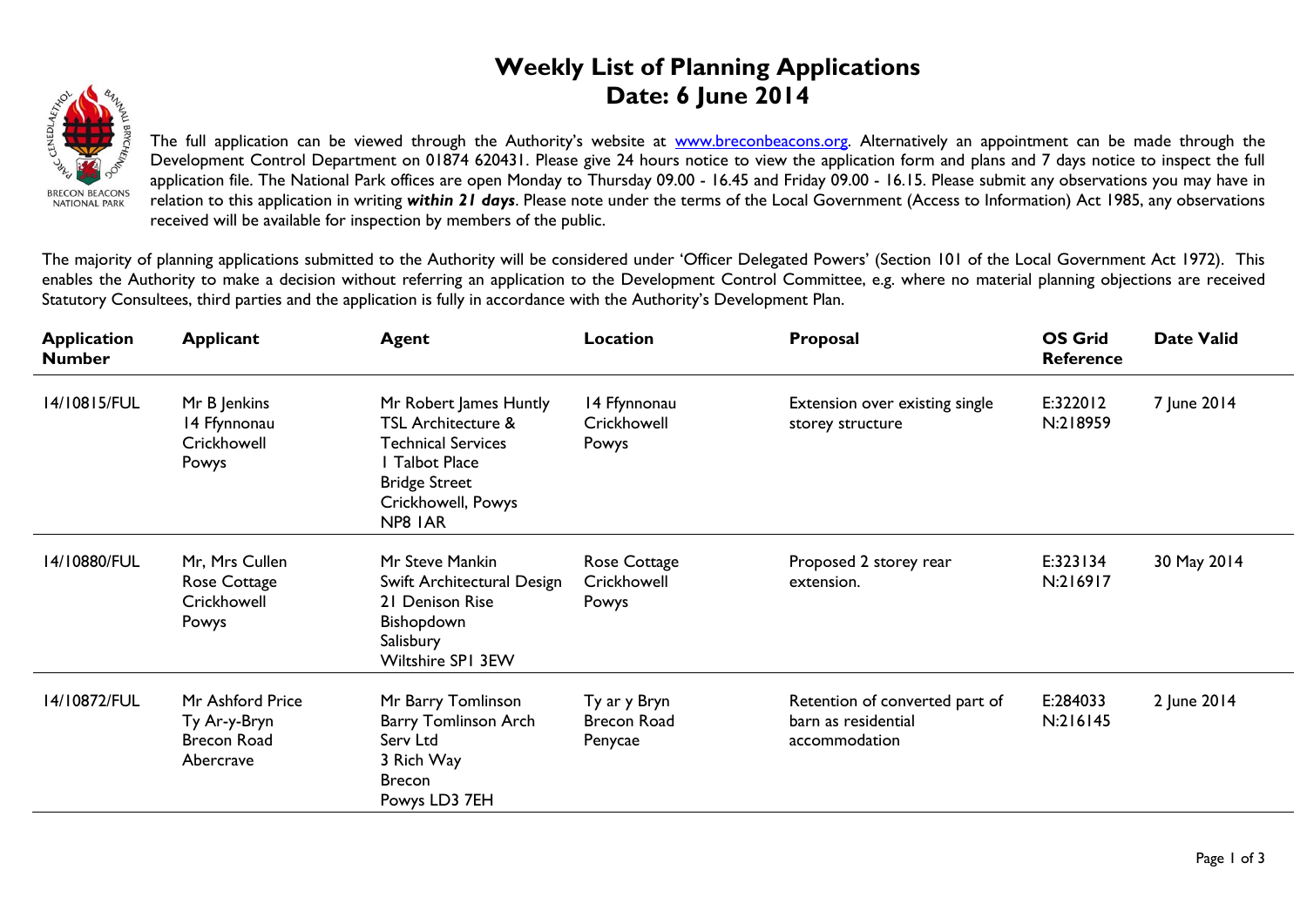| <b>Application</b><br><b>Number</b> | <b>Applicant</b>                                                                               | <b>Agent</b>                                                                                                                      | <b>Location</b>                                                  | Proposal                                                                                                                                                                                                         | <b>OS Grid</b><br><b>Reference</b> | <b>Date Valid</b> |
|-------------------------------------|------------------------------------------------------------------------------------------------|-----------------------------------------------------------------------------------------------------------------------------------|------------------------------------------------------------------|------------------------------------------------------------------------------------------------------------------------------------------------------------------------------------------------------------------|------------------------------------|-------------------|
| 14/10875/CON                        | Mr Ashford Price<br>Dan-yr-Ogof Caves<br>Ty Ar-y-Bryn<br><b>Brecon Road</b><br>Pen-y-cae       | Mr Barry Tomlinson<br><b>Barry Tomlinson</b><br><b>Architectural Services Ltd</b><br>3 Rich Way<br><b>Brecon</b><br>Powys LD3 7EH | Carreg Haffes Barn<br><b>Brecon Road</b><br>Upper Swansea Valley | Modification of Section 106<br>Agreement                                                                                                                                                                         | E:284033<br>N:216145               | 6 June 2014       |
| 14/10883/FUL                        | Mr & Mrs I E Mitchell<br>Gwern y Bustach Farm<br>Forest Coal Pit<br>Powys                      | Mr Sam Organ<br><b>CO2</b> Architects Ltd<br>Lower Galfog<br>Llanigon<br>Hay on Wye<br>Powys HR3 5QB                              | Gwern y Bustach<br><b>Forest Coal Pit</b><br>Abergavenny         | Change of use of a redundant<br>steel-framed shed [sui generis]<br>into an office and training centre<br>[B]                                                                                                     | E:328264<br>N:221909               | 4 June 2014       |
| 14/10886/LBC                        | Dr Havard Prosser<br>Upper Genffordd<br>Talgarth<br>Powys                                      | Mr Chris Dent<br><b>Chris Dent Architect</b><br>5 North Avenue<br>Exeter<br>Devon EXI 2DU                                         | Pentwyn<br>Penbont Road<br>Talgarth                              | Conversion of barn to holiday let<br>and alterations to house including<br>demolition of single storey<br>extensions and building a new<br>dining room extension                                                 | E:316844<br>N:231237               | 6 June 2014       |
| 14/10887/CON                        | Mr Julian Preece<br>30 Watton<br><b>Brecon</b><br>Powys                                        | <b>Barry Tomlinson Arch</b><br>Serv Ltd<br>3 Rich Way<br><b>Brecon</b><br>Powys LD3 7EH                                           | 30 Watton<br><b>Brecon</b><br>Powys                              | Variation of condition 2 of<br>planning permission<br>09/03951/FUL (provision of<br>photovoltaic panels, airsource<br>heat pump, reposition rooflight,<br>and insertion of door and<br>window in rear elevation) | E:304704<br>N:228399               | 4 June 2014       |
| 14/10888/ADV                        | Mr James Waller<br><b>Clintons</b><br>The Crystal Building<br>Langston Road<br><b>LOUGHTON</b> | Mr Peter Smith<br>5 Aston Lane<br><b>Aston Flamville</b><br>Hinckley<br>Leicestershire LE10 3AA                                   | <b>Clintons Cards</b><br>8 High Street<br><b>Brecon</b>          | A) Fascia Signage Over a Retail<br>Unit and B) Hanging Sign Over a<br><b>Retail Unit</b>                                                                                                                         | E:304505<br>N:228598               | 5 June 2014       |